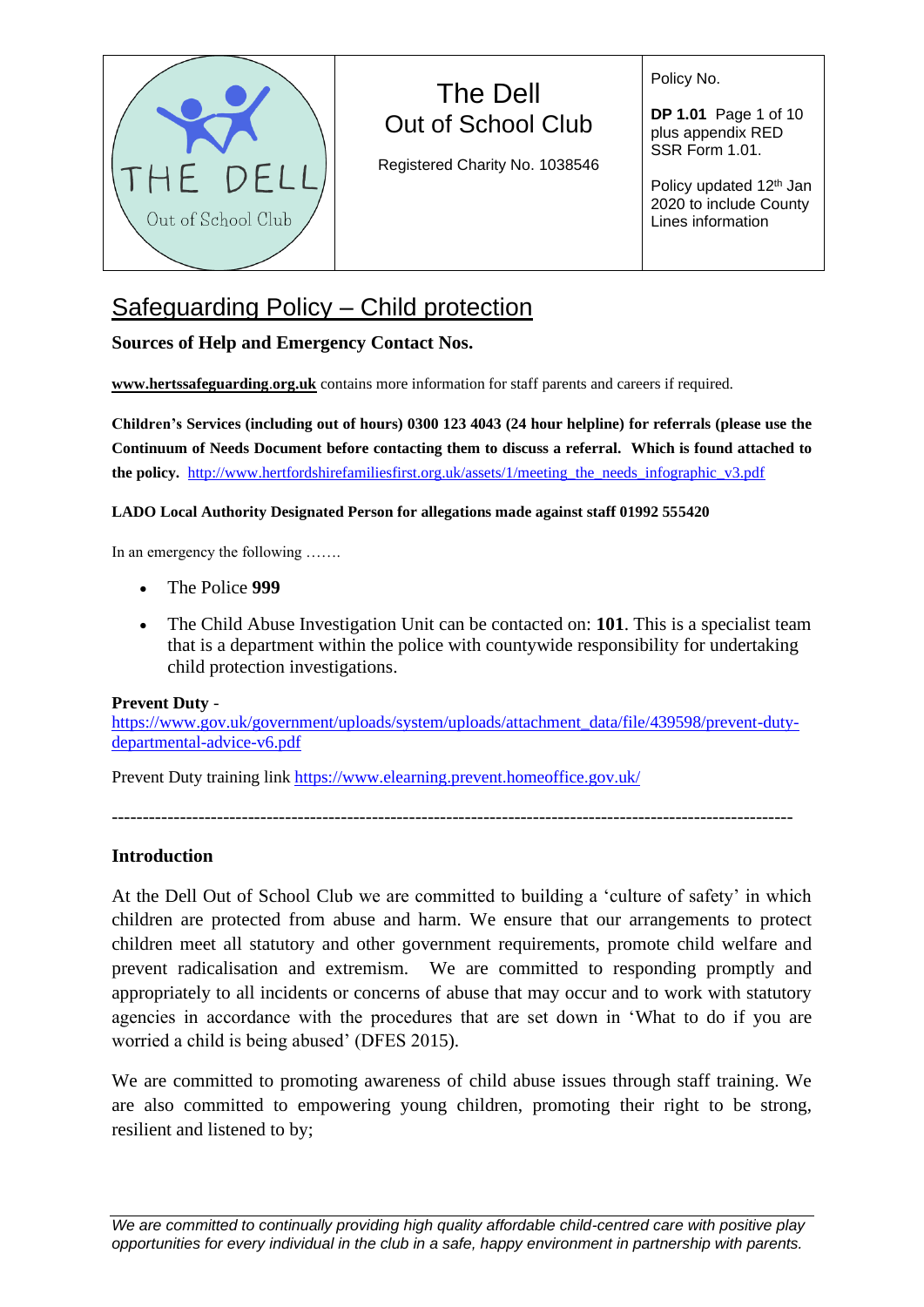### Policy No.

**DP 1.01** Page 2 of 10 plus appendix RED SSR Form 1.01.

Policy updated 12<sup>th</sup> Jan 2020 to include County Lines information

• Creating an environment in The Dell which encourages children to develop a positive self-image, which includes their heritage arising from their colour and ethnicity, their languages spoken at home, their religious beliefs, cultural traditions and home background.

The Dell Out of School Club

Registered Charity No. 1038546

- Encouraging children to develop a sense of autonomy and independence.
- Enabling children to have the self confidence and the vocabulary to resist inappropriate approaches.
- Practicing and promoting British values throughout our sessions

# **Involvement with other bodies.**

.

We work within the Hertfordshire Safeguarding Children Board guidelines

We have a copies on site of '*What to do if you're worried a child is being abused'* which are provided to all staff working with us.

We notify the registration authority (Ofsted) of any incident or accident and any changes in our arrangements which affect the well-being of children.

We have procedures for contacting the local authority on child protection issues, to ensure that it is easy, in any emergency, for The Dell and social services to work well together. If a referral is to be made to either Childrens Services or LADO, we will act within the areas Safeguarding Children's Protection guidance in deciding whether we must inform the child's parents at the same time.

### **Safeguarding Procedures Staff and Volunteers**

We have five designated persons

# **To oversee safeguarding practice at Morgans**

# **The Manager and Deputy Manager**

# **To oversee safeguarding practices at Abel Smith**

### **The Manager and Deputy Manager**

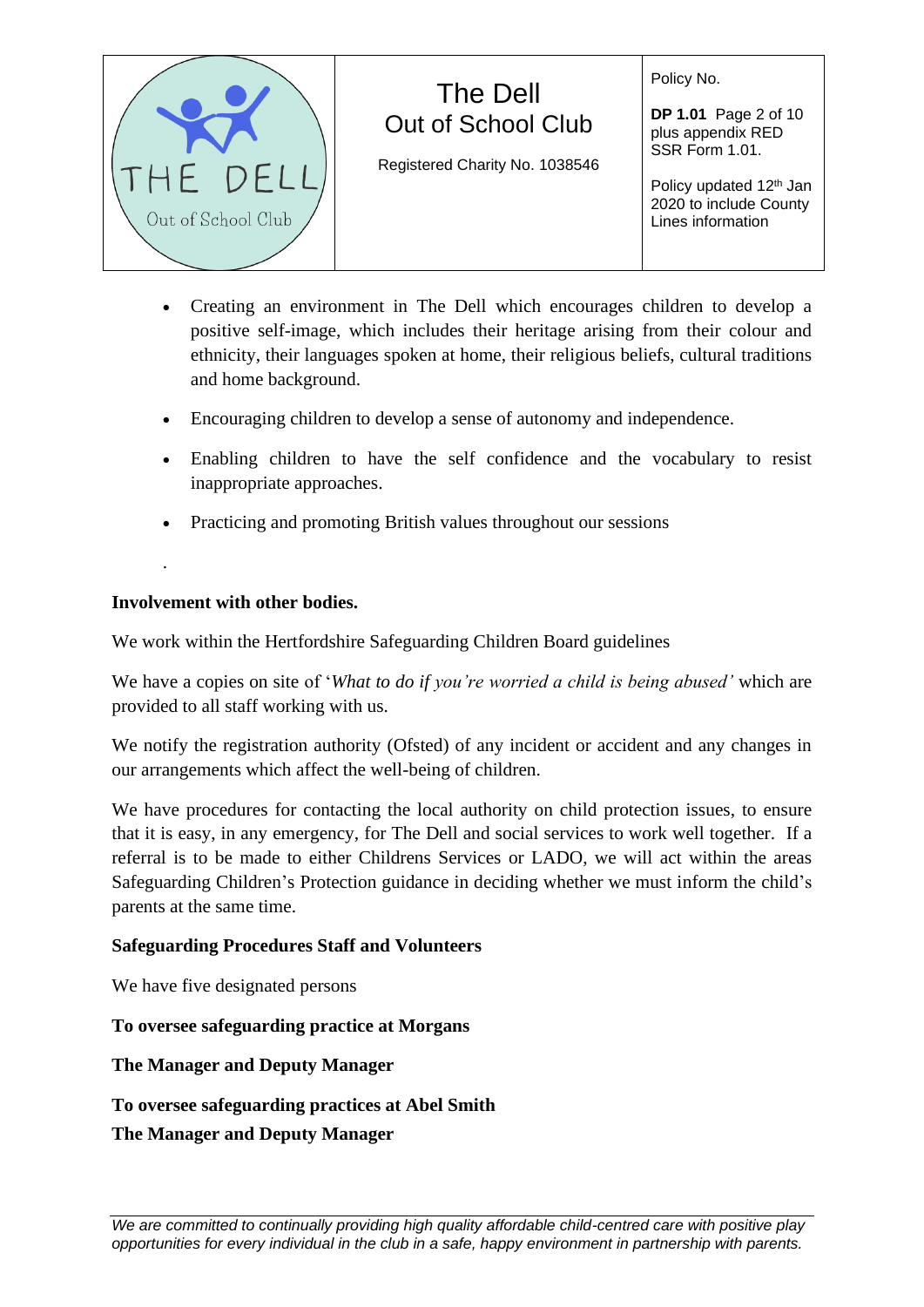

H. R Manager/ Business Manager is responsible for safeguarding issues with staff and volunteers and updating the relevant policy in line with changes.

Trustees also are required to complete a Suitable Persons Check via OFSTED to ensure that they are "suitable" to be managing decisions about the running of the club and are aware of our safeguarding practices and procedures.

Applicants for posts within The Dell are clearly informed that the positions are exempt from the Rehabilitation of Offenders Act 1974 through Job Descriptions and on the application form.

Candidates are informed of the need to carry out "enhanced disclosure" (DBS) check with the Disclosure and Baring service before employment can be confirmed. Where applications are rejected because of information that has been disclosed, applicants have the right to know and to challenge incorrect information. (See Safe Recruitment Policy).

We abide by Ofsted requirements in respect of references and Disclosure Baring (DBS) checks for staff and volunteers, to ensure that no disqualified person or unsuitable person works for the Dell, or has access to the children whilst in our care.

Volunteers do not work unsupervised and are subject to the same suitability checks and referencing as our staff.

**A condition of our registration on the Early Years and Childcare register (compliance EYFS point 3.14-3.18) is that staff need to notify The Dell of any cautions, reprimands convictions etc. whilst employed by us. (This also includes any disqualifications by association i.e. people living in the same household as shown in 3.15EYFS. Staff are reminded during the induction processes – within staff contracts and regular supervisions and meetings of the need to keep The Dell updated with this information.** 

We abide by the Protection of Children Act 1989 requirements in respect of any person who is dismissed from our employment, or resigns in circumstances that would otherwise have led to dismissal for reasons of child protection concerns.

We have procedures for recording the details of visitors to our clubs.

We take security steps to ensure that we have control over who comes into the clubs so that no unauthorised person has unsupervised access to the children.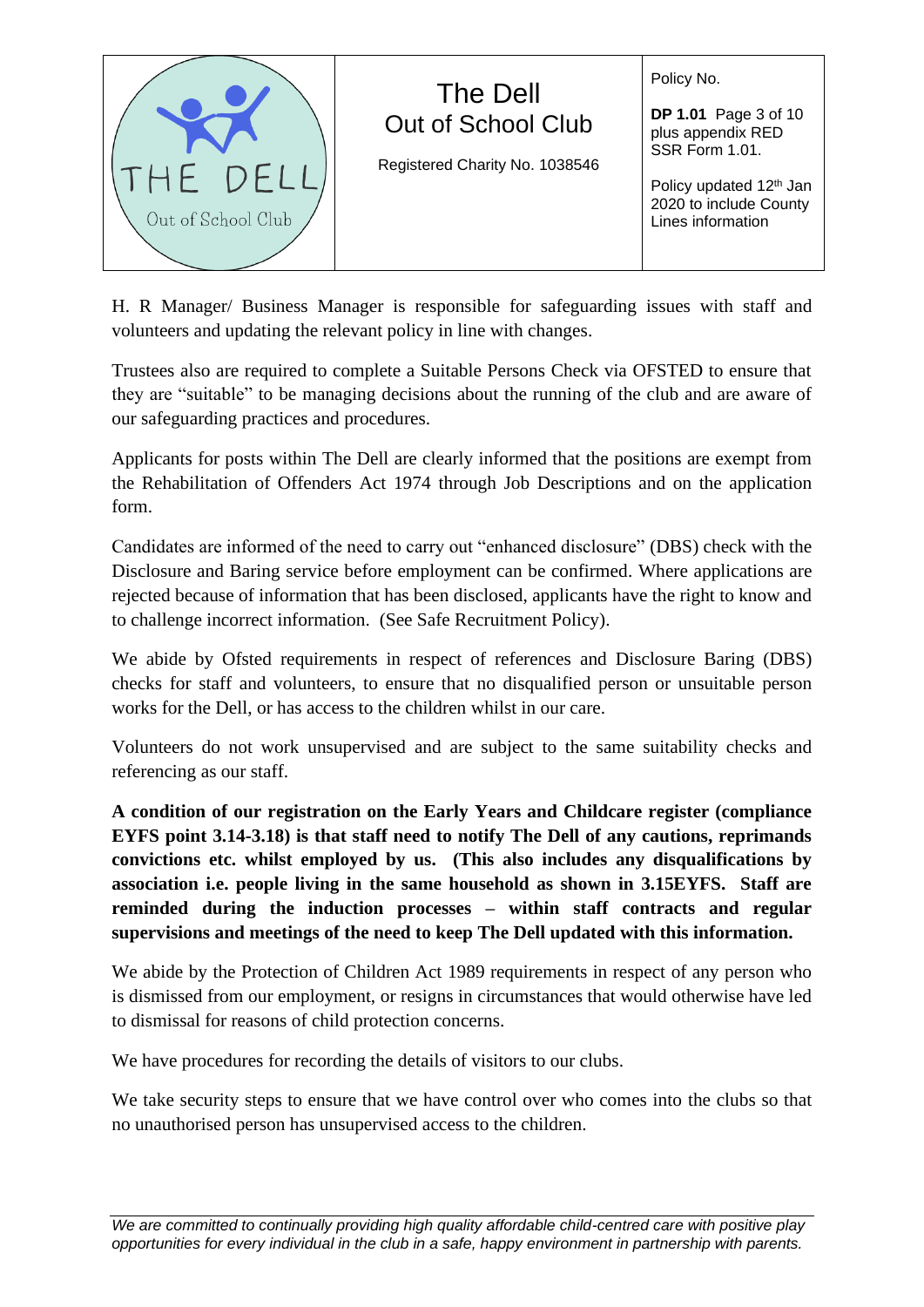Out of School Club

Registered Charity No. 1038546

The Dell

Policy No.

**DP 1.01** Page 4 of 10 plus appendix RED SSR Form 1.01.

Policy updated 12<sup>th</sup> Jan 2020 to include County Lines information

We risk assess any situation outside of our control ensuring that safeguarding is of upmost importance.

### **Responding to suspicions of abuse.**

We acknowledge that abuse of children can take different forms- physically, emotionally, sexual and neglect. When children are suffering from physical, sexual or emotional abuse, or experiencing neglect, this may be demonstrated through the things they say (direct or indirect disclosure) or through changes in their appearance, their behaviour, or their play. Abuse can also extend to acts such as Female Genital Mutilation (FGM) and Child Sexual Exploitation (CSE) amongst other things. Cases of FGM will be dealt with as part of our existing policies and procedures on child protection. Should we have concerns that a child may be at risk of FGM or this has happened we will have a mandatory duty to contact the police.

It could also extend to Peer or Peer abuse which occurs when a young person is exploited, bullied and or harmed by their peers who are the same or similar age. Everyone directly involved in Peer on Peer abuse (not just sexual abuse and exploitation) should understand that the behaviour in question is harmful to both the child perpetrator as well as the victim.

# More information is on types of abuse is available via the HSCB website [www.hertssafeguarding.org.uk\)](http://www.hertssafeguarding.org.uk/)

Where such evidence is apparent, the member of staff makes a dated record of the details of the concern and discusses what to do with the designated person. The information is securely stored on the child's personal file. Staff are advised to take care not to influence the outcome either through the way they speak to children or by asking questions of children.

### **Complaints and Allegations made against staff**

We ensure that all parents know how to use our complaint procedures – in respect of staff or volunteer actions/behaviour within The Dell, which may include an allegation of abuse.

We follow the guidance of LADO (local authority designated person) when responding to any complaint that a member of staff or volunteer has abused a child.

We follow all the disclosure and recording procedures when investigating an allegation that a member of staff or volunteer has abused a child as if it were an allegation of abuse by any other person.

Out of School Club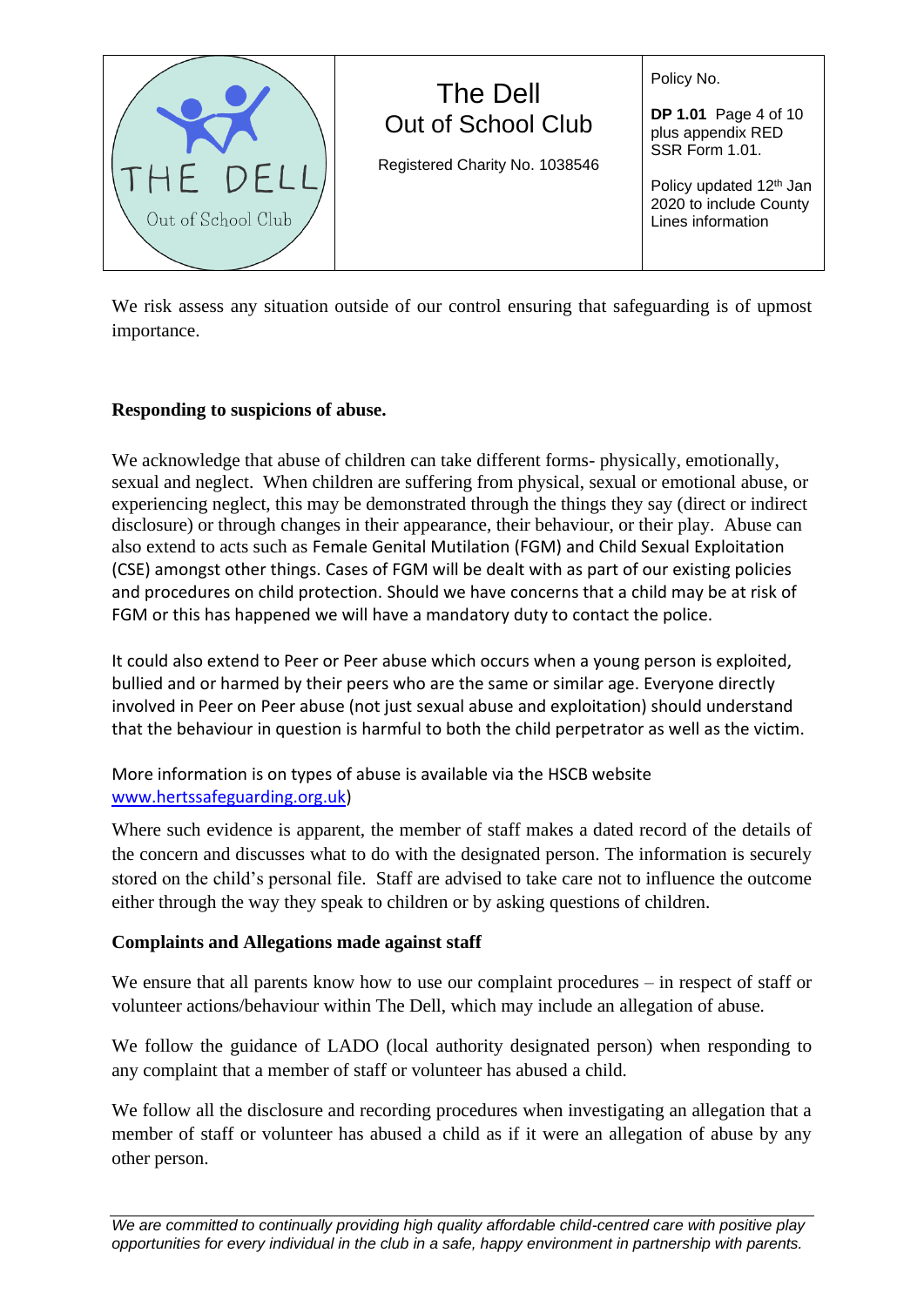

We respond to any disclosure by children or staff that abuse by a member of staff may have taken, or is taking place, by first recording the details of any such alleged incident.

We refer any such complaint immediately to the local authority's Children's Services department to investigate. We co-operate entirely with any investigation carried out by Children's Services in conjunction with the police.

In consultation with the relevant authorities, it may be appropriate to suspend the member of staff against which the allegation has been made on full pay for the duration of the investigation: this is not an indication of admission that the incident has taken place, but it is important to protect the staff as well as children and families throughout the process.

### **Disciplinary Action**

Where a member of staff or volunteer is dismissed from The Dell because of misconduct relating to a child, we will notify the Disclosure and Barring Service, so that the name may be included on the list for the protection of children and vulnerable adults.

### **Training**

We seek out training opportunities, such as safeguarding and child protection courses, for all staff involved in The Dell to ensure that they are able to recognise the indicators of possible abuse and are aware of the local authority guidelines for referrals. Staff are provided with a document detailing What to do if you are worried a child is being abused issued in March 2015 by the Department of Education.

[https://www.gov.uk/government/uploads/system/uploads/attachment\\_data/file/419604/What\\_](https://www.gov.uk/government/uploads/system/uploads/attachment_data/file/419604/What_to_do_if_you_re_worried_a_child_is_being_abused.pdf) to do if you re worried a child is being abused.pdf

### **If still have concerns about a child – what should you do?**

Follow the safeguarding processes and consult our designated persons for safeguarding, in the setting.

Follow HSCB procedures [www.hertssafeguarding.org.uk](http://www.hertssafeguarding.org.uk/)

This would require you to use the Continuum of Needs Threshold Document to help you assess the level of need for the child.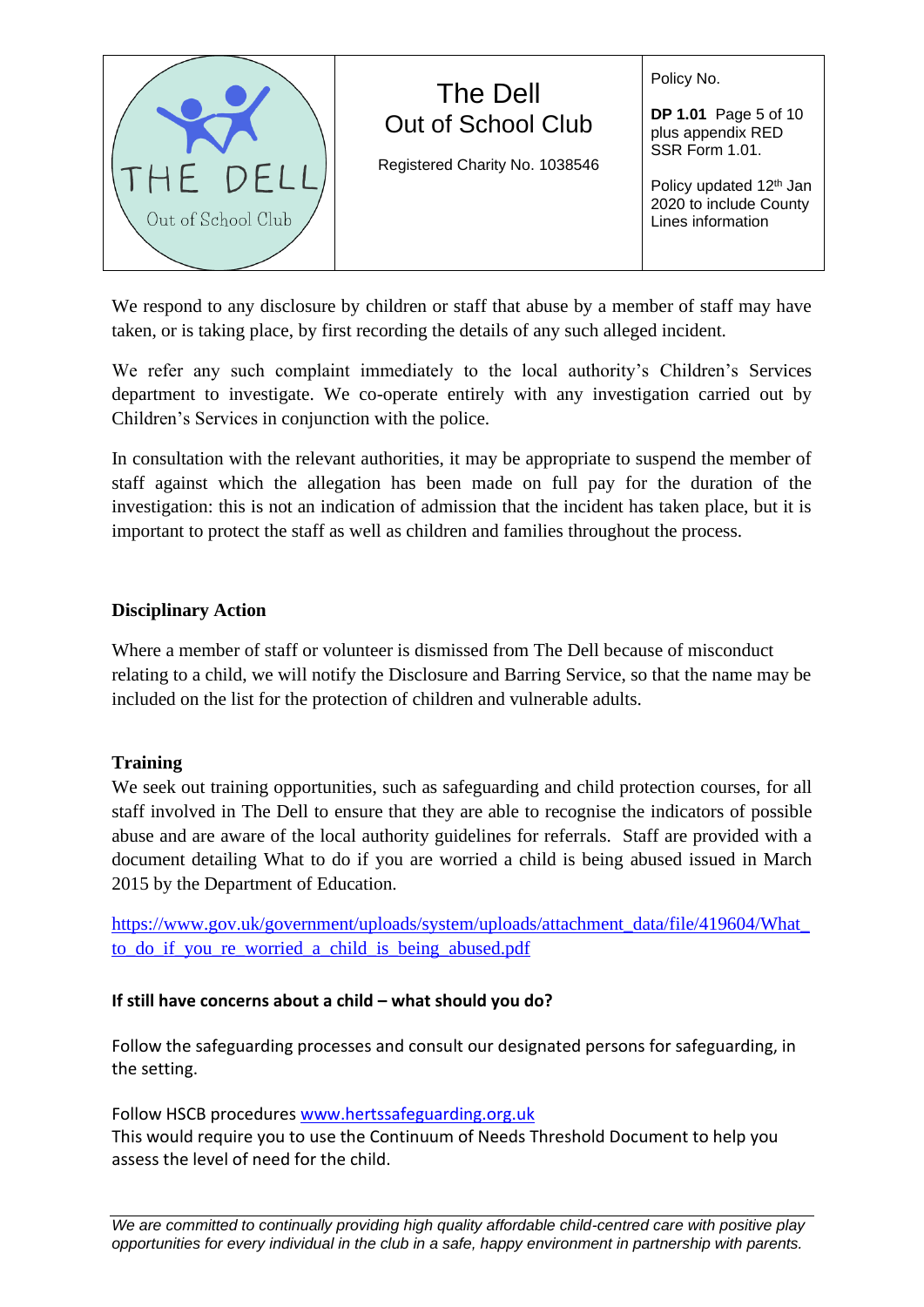

Registered Charity No. 1038546

Policy No.

**DP 1.01** Page 6 of 10 plus appendix RED SSR Form 1.01.

Policy updated 12<sup>th</sup> Jan 2020 to include County Lines information

Meeting the needs of children and families – [http://hertsscb.proceduresonline.com/pdfs/meeting\\_needs.pdf](http://hertsscb.proceduresonline.com/pdfs/meeting_needs.pdf)

# **If there is a clear safeguarding concern make a referral to children's services**

# **Customer services line: 0300 123 4043**

If there is a clear child protection concern the case will be referred to the MASH (Multi Agency Safeguarding Hub) team.

For cases where there is not an immediate child protection concern you may consider a families first early help assessment to enable a range of professionals to work together and decide how best to support the family's needs.

**Family's first portal** - [www.hertfordshire.gov.uk/familiesfirst](http://www.hertfordshire.gov.uk/familiesfirst) Email to[: familiesfirstassessment@hertfordshire.gov.uk](mailto:familiesfirstassessment@hertfordshire.gov.uk)

More information can be found about working together

[https://www.gov.uk/government/uploads/system/uploads/attachment\\_data/file/592101/Worki](https://www.gov.uk/government/uploads/system/uploads/attachment_data/file/592101/Working_Together_to_Safeguard_Children_20170213.pdf) [ng\\_Together\\_to\\_Safeguard\\_Children\\_20170213.pdf](https://www.gov.uk/government/uploads/system/uploads/attachment_data/file/592101/Working_Together_to_Safeguard_Children_20170213.pdf)

If required the Multi-Agency Safeguarding team me require that the **Hertfordshire Child Protection Referral form** is completed (appendix 1.01a or available to download from http://www.hertfordshire.gov.uk/docs/pdf/c/childprotectionform.pdf)

Recording or reporting suspicions of abuse/disclosure, would include providing the following information on this form.

- The child's name and gender
- The child's address
- Date of Birth
- Parental responsibility family background info i.e. siblings, ethnicity, first language, religion etc.
- The date and time of the observation or disclosure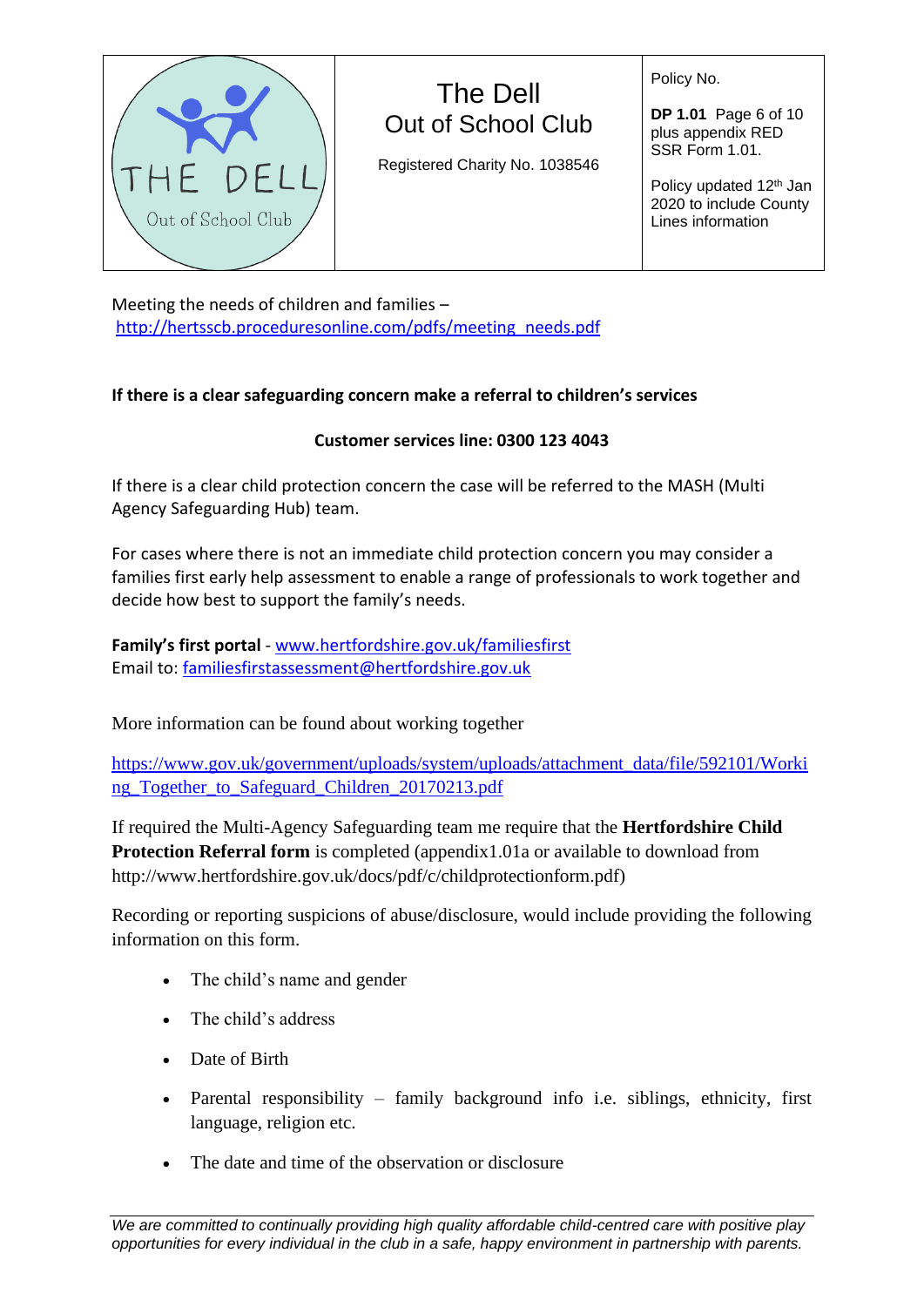

Registered Charity No. 1038546

Policy No.

**DP 1.01** Page 7 of 10 plus appendix RED SSR Form 1.01.

Policy updated 12<sup>th</sup> Jan 2020 to include County Lines information

- An objective record of the observation or disclosure
- The exact words spoken by the child as far as possible.
- The name of the person to whom the concern was reported, with date and time.
- The name of any other person present at the time.

These records are signed and dated and kept in a separate confidential file held by the Club Coordinator/Manager

# **Informing Parents/Carers**

Parents/carers are normally the first point of contact. If a suspicion of abuse is recorded, parents are informed at the same time as the report is made, except where the guidance of the Children's Schools and Families does not allow this. This will usually be the case where the parent is the likely abuser. In these cases the investigating officers will inform parents.

# **Confidentiality**

All suspicions and investigations are kept confidential and shared with only those who need to know. Any information is shared under the guidance of the Hertfordshire Safeguarding Children Board. We notify the registration authority (Ofsted) of any incident or accident and any changes in our arrangements which affect the well-being of children.

# **Whistle Blowing**

Employees and workers who make a 'protected disclosure' are protected by The Dell from being treated badly or being dismissed. The Public Interest Disclosure Act 1998 (PIDA) applies to all employees and volunteers at The Dell. The situations covered include but are not limited to child protection, criminal acts, risks to health and safety, failure to comply with a legal obligation. Etc. For a disclosure to be protected it must be made to an appropriate body. For example, disclosing a child protection issue to Ofsted or the Childrens Services is likely to be protected, but not if the concern was disclosed to the media.

OFSTEDS Whistle blower hotline is 0300 123 3155 or whistleblowing@ofsted.gov.uk

# **The Prevent Duty – Guidance for Early Years Practitioners'**

The Counter Terrorism and Security Act 2015 places a duty on early years providers "to have due regard to the need to prevent people from being drawn into terrorism" this is known as The Prevent duty.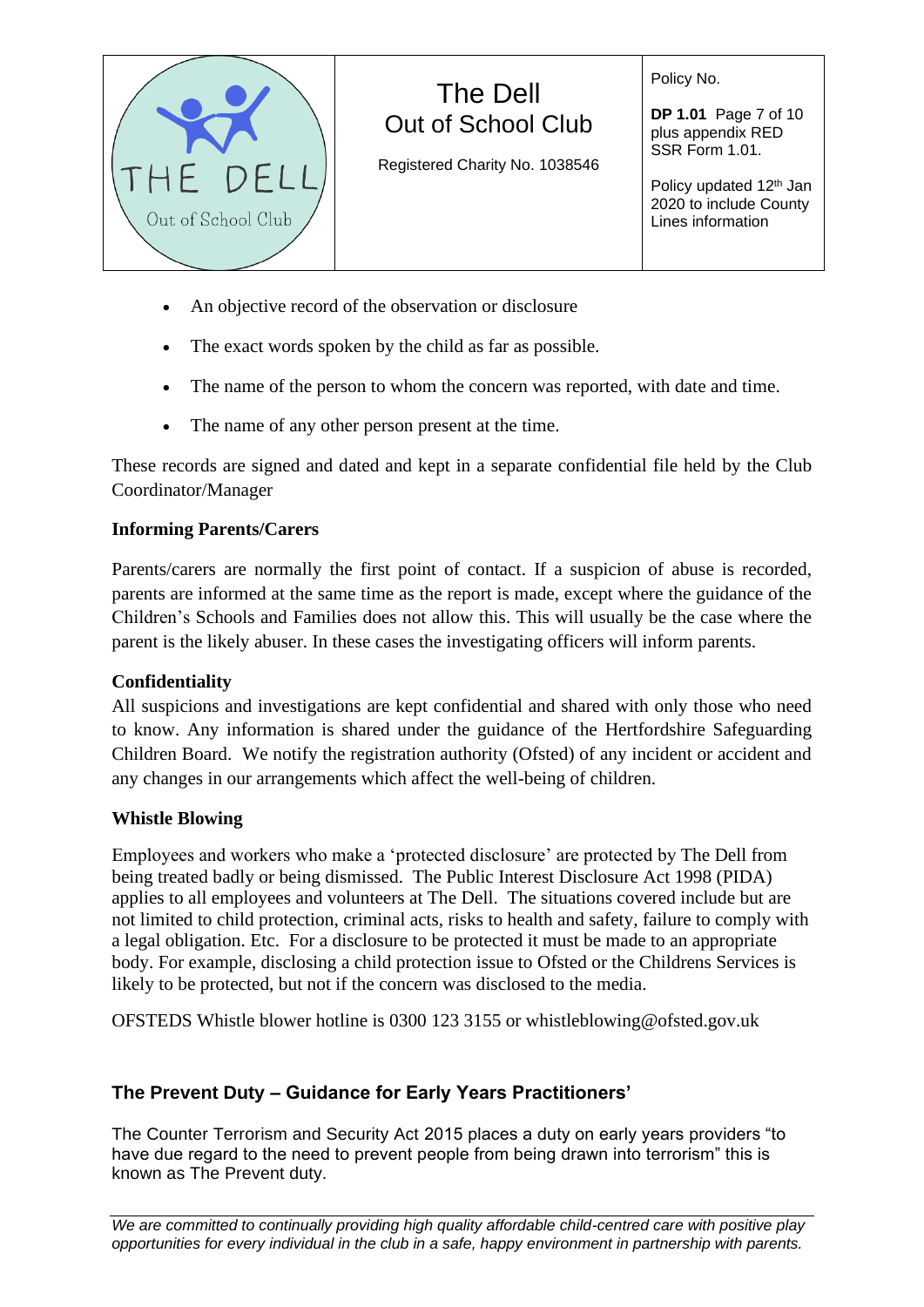

liberty and mutual respect and tolerance of different faiths and beliefs." **Radicalisation** refers to the process by which a person comes to support terrorism and forms of extremism leading to terrorism. During the process of radicalisation it is possible to

The Dell

Out of School Club

Registered Charity No. 1038546

The department for education provides advice for childcare providers using the following

[https://www.gov.uk/government/uploads/system/uploads/attachment\\_data/file/439598/prev](https://www.gov.uk/government/uploads/system/uploads/attachment_data/file/439598/prevent-duty-departmental-advice-v6.pdf)

The Ofsted Common Inspection Framework (September 2015) includes reference to "providers promoting children's welfare and preventing radicalisation and extremism".

**As early years practitioners it is your duty to ensure children are safe and are not**

intervene to prevent vulnerable people being drawn into terrorist-related activity. Even very young children may be vulnerable to radicalisation by others, whether in the family or outside, and display concerning behaviour.

The Prevent duty does not require providers to carry out unnecessary intrusion into family life but as with any other safeguarding risk; they must take action when they observe any behaviour of concern.

#### **Please be aware of behaviour that is of concern: any action or communication by children or families which indicates an involvement with or connection to terrorism**

#### **Report any concerns you may have to your designated person for safeguarding – following your usual safeguarding procedures.**

The Dell actively promote British values through our activities carried out in our sessions. As part of our ongoing child protection training staff receive training about our Prevent Duty to keep children safe from radicalisation and extremism.

Female Genital Mutilation (FGM)

The World Health Organisation (WHO) defines female genital mutilation (FGM) as: "all procedures (not operations) which involve partial or total removal of the external female genitalia or injury to the female genital organs whether for cultural or other non-therapeutic reasons" (WHO, 1996)

Policy No.

**DP 1.01** Page 8 of 10 plus appendix RED SSR Form 1.01.

Policy updated 12<sup>th</sup> Jan 2020 to include County Lines information



[ent-duty-departmental-advice-v6.pdf](https://www.gov.uk/government/uploads/system/uploads/attachment_data/file/439598/prevent-duty-departmental-advice-v6.pdf)

link;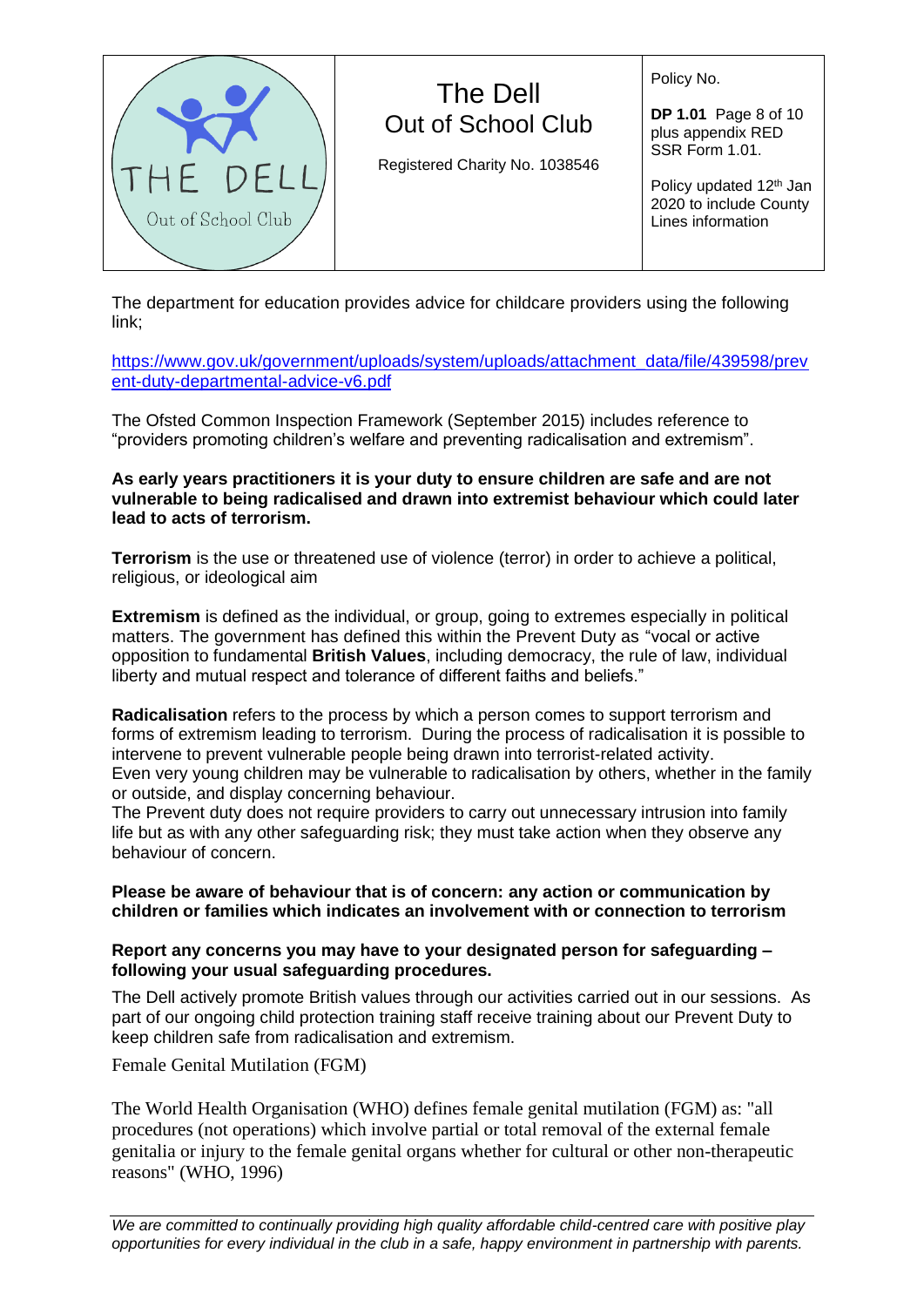| THE DELL<br>Out of School Club | The Dell<br>Out of School Club<br>Registered Charity No. 1038546 | Policy No.<br><b>DP 1.01</b> Page 9 of 10<br>plus appendix RED<br>SSR Form 1.01.<br>Policy updated 12 <sup>th</sup> Jan<br>2020 to include County<br>Lines information |
|--------------------------------|------------------------------------------------------------------|------------------------------------------------------------------------------------------------------------------------------------------------------------------------|
|--------------------------------|------------------------------------------------------------------|------------------------------------------------------------------------------------------------------------------------------------------------------------------------|

It is illegal in the UK to subject a child to female genital mutilation or to take a child abroad to undergo FGM. In England, Wales and Northern Ireland all forms of FGM are illegal under the Female Genital Mutilation Act 2003. A child for whom FGM is planned is at risk of significant harm through physical abuse and emotional abuse, which is categorised by some also as sexual abuse. See Definitions and Recognition of Abuse and Neglect Procedure (on the HSCB website).

### **What does the law say;-**

Makes it illegal to practice FGM in the UK; Makes it illegal to take girls who are British nationals or permanent residents of the UK abroad for FGM whether or not it is lawful in that country; Makes it illegal to aid, abet, counsel or procure the carrying out of FGM abroad; Has a penalty of up to 14 years in prison and/or a fine (http://www.fco.gov.uk/en/travel-and-living-abroad/when-things-go-wrong/fgm/ )

The duty is to be aware that FGM may have taken place or is about to take place signs could include discomfort or frequency of using the toilet and bleeding and a change in personality. It could also include a situation where someone talks about going abroad for a special ceremony or "cutting"

If you suspect that someone you know is at risk of being subjected to any form of FGM, you should take action to report it immediately. Time counts so please act as soon as you suspect that a girl may be at risk of FGM.

If you have concerns about a child then please discuss it with the designated person in the setting who will then make the necessary referral

This would include

Concerned that a British citizen may be taken overseas for the purpose of FGM please call the Foreign and Commonwealth Office on 0207 008 1500 or email fgm@fco.gov.uk

The designated lead will follow child protection procedures which would include contacting the local Safeguarding team on 0300 123 4043. Or your local Police Child Protection Unit on 0845 33 00 22 if you believe FGM has taken place.

### **Child Sexual Exploitation (CSE)**

This would be exploiting children in a sexual manner either with or without their consent. This could include exploitative relationships and situations where by the child may be given gifts money or affection in exchange of sexual behaviours.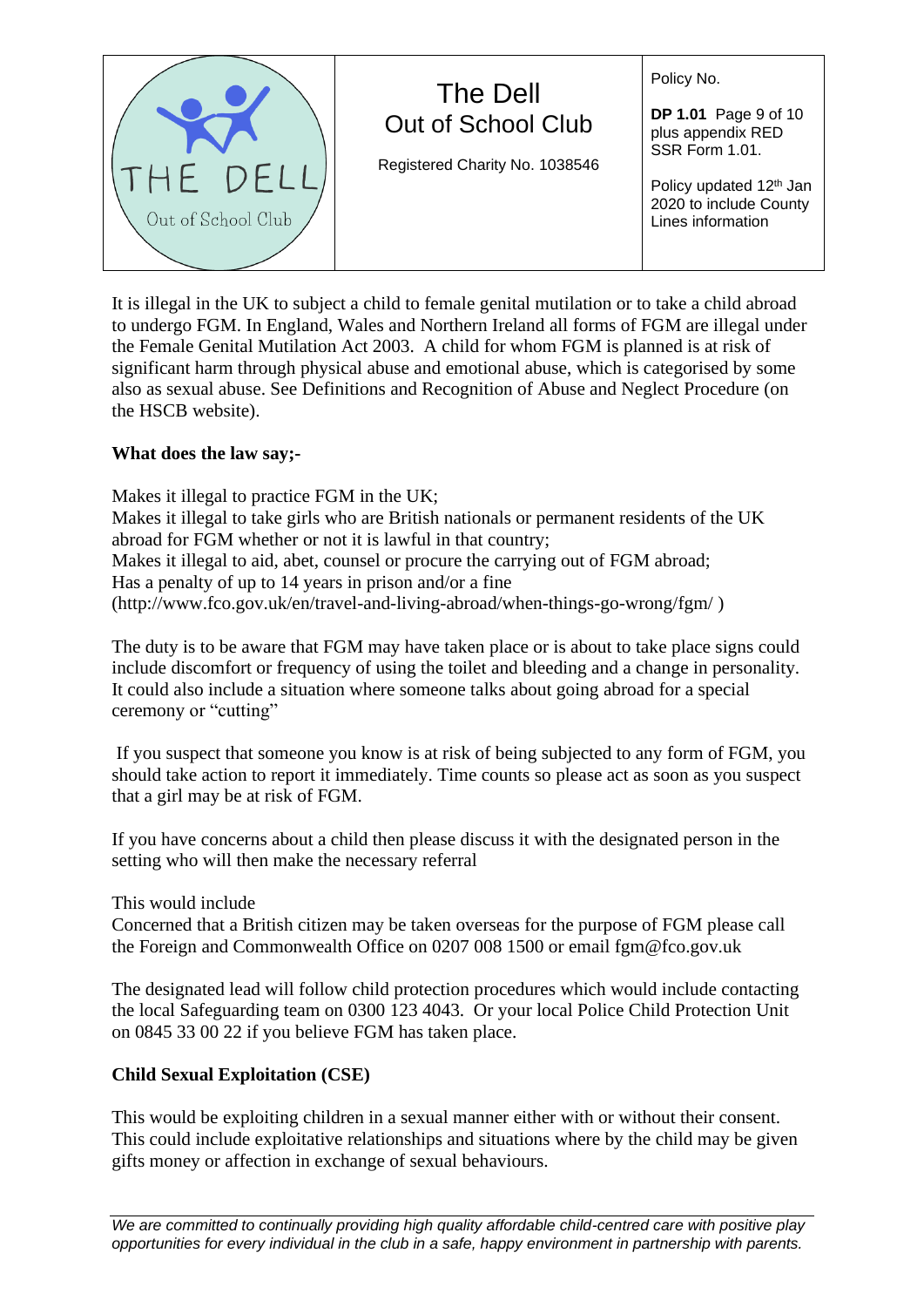Registered Charity No. 1038546

Policy No.

**DP 1.01** Page 10 of 10 plus appendix RED SSR Form 1.01.

Policy updated 12<sup>th</sup> Jan 2020 to include County Lines information

If you notice children are withdrawn or talking about situations above their age, understanding or stage of development - then please raise concerns with the designated safeguarding lead. Please note Child Sexual Exploitation (CSE) could be adult to child or child to child lead.

# **County Lines**

In the Uk County lines trafficking is the practice of trafficking drugs into rural areas or smaller towns away from majour cities. Often the trade involved using young children or people as the couriers or drug dealers. Children have been found to be exploited by being given "gifts" of high value items such as phones or trainers in order to particiapte.

The term County lines refers to the phone numbers or lines dedicatd to this activity.

If staff have concern about a child who they may feel is vulnerable and subject to County Line exploitation then they should raise this with their manager who will contact he local Safeguarding team 0300 123 4043 or the Police Child Protection unit on 0845 330022.

# **E-safety**

Our safeguarding policy aims to extend to further aspects of Safeguarding which include safe use of technology (E –Safety) via regular and ongoing training with our children and staff and monitoring safe usage.

**----------------------------------------------------------------------------------------------------------------**

# **Sources of Help and Emergency Contact Nos.**

**[www.hertssafeguarding](http://www.hertssafeguarding/)**.**org.uk** contains more information for staff parents and careers if required.

**Children's Services (including out of hours) 0300 123 4043 (24 hour helpline) for referrals (please use the Continuum of Needs Threshold Document before contacting them to discuss a referral.** 

**Families First Co-ordinator East Herts 01438 844032 to obtain further guidance on The Continuum of Needs Thresholds cases.** 

**LADO Local Authority Designated Person for allegations made against staff 01992 556936 /01992 556935** (24 hour helpline).

In an emergency the following …….

• The Police **999**